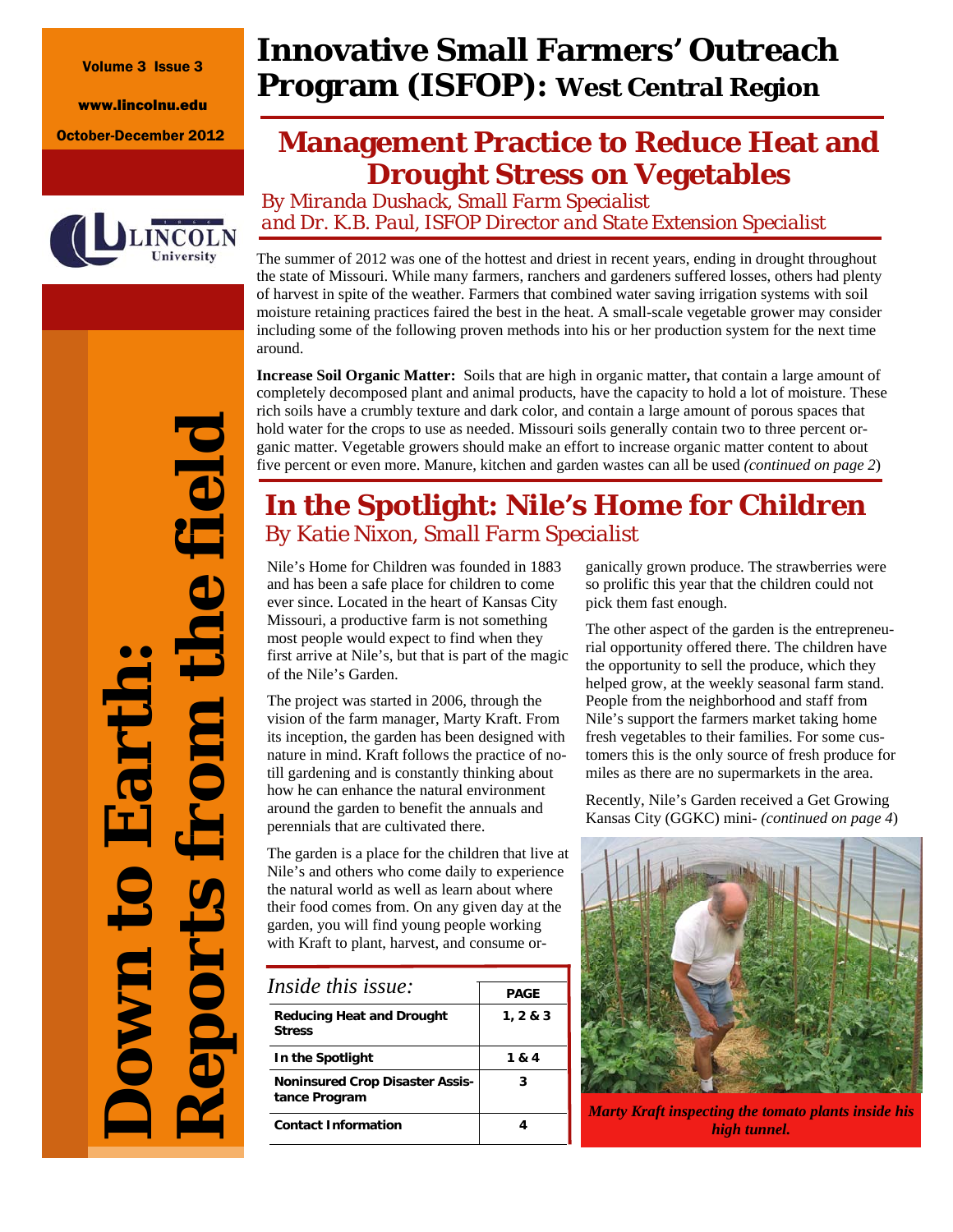# **Heat and Drought Stress** . . .*(cont'd from page 1)*

to increase the soil organic matter, but these should be thoroughly composted before adding to soil. Mix these composted materials with your soil to a depth of about six inches.

**Mulch**: One of the primary reasons of soil moisture loss is evaporation, the process in which surface water heats up under the sun's hot rays and vaporizes into the atmosphere. Some evaporation is unavoidable. However, too much evaporation may lead to water stress in plants and ultimately put their survival at risk. Adding mulch to the soil surface will block the sunlight and reduce evaporation. For vegetable, small fruit, or ornamentals, use natural materials that are free of weed seeds such as straw, dry leaves, newspaper, etc. Finished yard waste compost that has been screened to remove particles smaller than an inch in size is a great option (fine particles compact and potentially block air and moisture to plant roots). To apply, layer the mulch two-to-four inches deep around the base of the plant throughout the garden bed or row. When the natural mulch breaks down, the organic matter content of the soil will increase.

Plastic mulch does not allow rain or dew to pass through. Therefore, it should be used over drip irrigation lines. Wood chips and pine needles can be used around trees and shrubs. An additional benefit of mulch is that it will keep weeds under control.

**Shade Plants:** Growers can extend spring and summer harvest of some plants by growing them under partial shade. Shade cloth is a woven material made from polypropylene plastic. Different grades of shade cloth allow for varying degrees of shade. The standard shade cloth blocks 50 percent of the available sunlight. The cloth is held up over the plants by nine gauge wire hoops, poles, or spread over a high tunnel. Leave air space between the cloth and plant. Shade works well for salad mix, lettuce, arugula, and shiitake mushrooms. Cover tomato and pepper plants that do not have a lot of leaves to prevent the fruit from sun scorch. Put shade cloth over developing fall transplants to slow the growth rate and produce stronger plants.

#### **Choose Heat Tolerant and Drought Resistant Varieties:**

Some plants are bred to withstand hot and dry conditions fairly well. These characteristics can be present in both heirloom and hybrid cultivars. Heat tolerant tomato cultivars (a cloned or hybrid plant) will hold their blossoms and develop fruit even in



*Heat stressed tomatoes in a high tunnel.* 

high temperatures. The Louisiana State University Agriculture Center recommends the following tomato cultivars: Phoenix, Solar Fire, Talladega, Sun Master, Heat Wave II, Bella Rose, Sun Chaser, Sun Leaper, Equinox and Florida 91. Jericho Ro-



maine is a heat tolerant hybrid lettuce variety that, if properly watered and shaded, will develop without a bitter taste and grow to harvest size even in summer heat. Please check with your county Extension office or seed dealer for additional information.

Seeds can be acquired from the following companies: Johnny's, Burpee, Seed Savers Exchange, Territo-

rial Seed Company and Totally Tomatoes. They will be labeled as heat tolerant or drought resistant.

**Water Resources:** As you know, water is essential to all living things including plants, animals and us! Farming without the guarantee of rainfall or water supply is always an uphill battle. It is very risky to plant a summer crop in Missouri without a dependable irrigation system.

In Missouri, we receive about 45 inches of precipitation annually. The problem is how the water is dis-*(continued on page 3* 

## LOOKING FOR HAY?

 If you are having trouble locating hay in these dry and lean times, check out the resources below:

Missouri Dept. Of Agriculture (MDA) Hay Directory-several states listed-see right sidebar: http://mda.mo.gov/abd/haydirectory/

Use this site to place your "need hay" or "have hay" ad on USDA/FSA website:

http://www.fsa.usda.gov/FSA/webapp?area=online&subject=landing& topic=hay

APHIS alert about fire ants from quarantine areas: http://www.aphis.usda.gov/BaledHayIndustryAlert.pdf

Internet Hay Exchange-many states listed: http://www.hayexchange.com/

Hay and other Missouri products-free registration for membership to see all products: http://www.missouriexchange.com/index.php

Feed and nutrition page for dairy cattle from MU: http://agebb.missouri.edu/dairy/feed/

> **CONTACT YOUR LOCAL LINCOLN UNIVERSITY ISFOP FARM OUTREACH WORKER! WE CAN HELP!**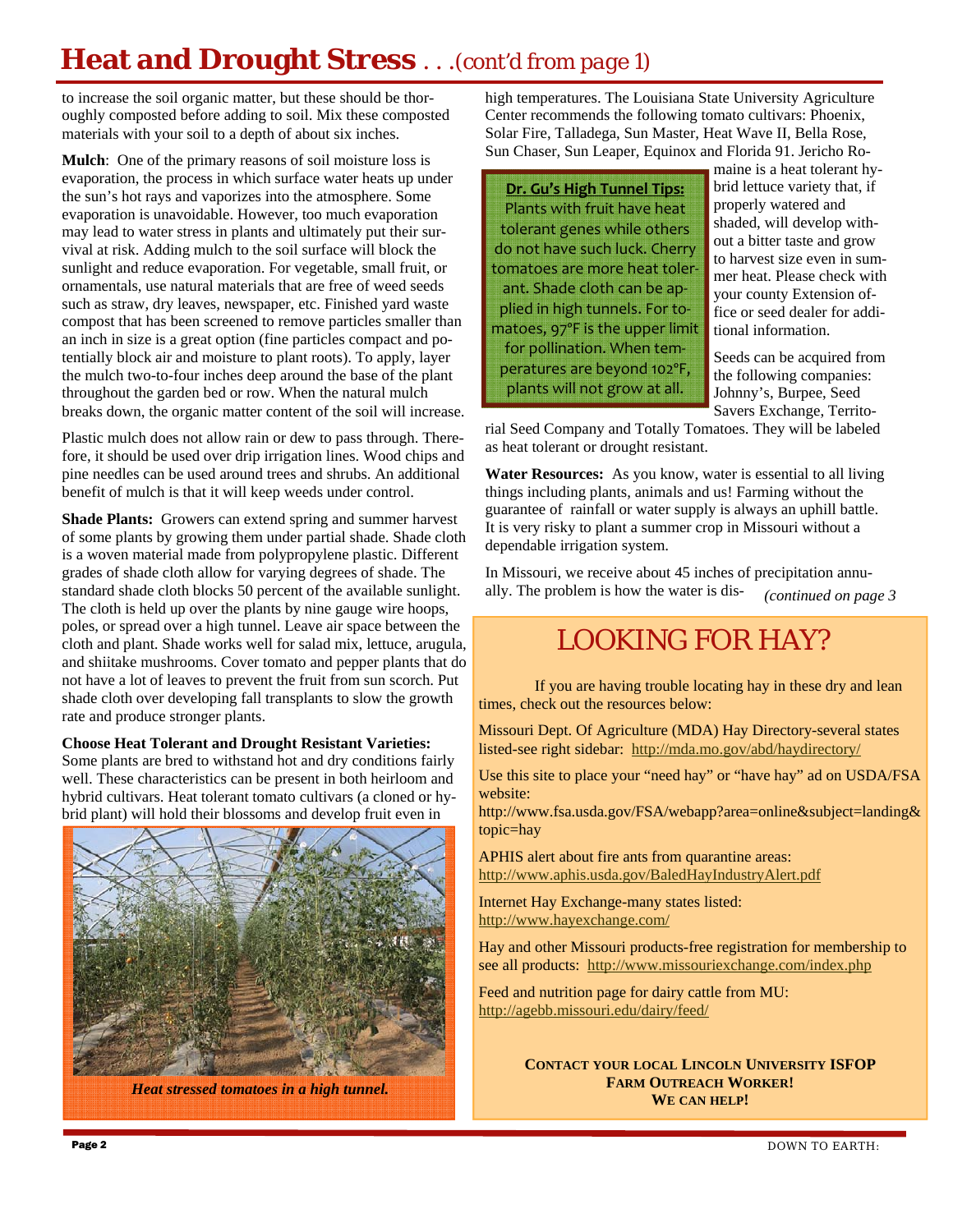## **Heat and Drought Stress** . . .*(cont'd from page 2)*

tributed. Often it does not rain when it is needed the most. Therefore, you should have a standby water supply system, just in case the crop needs water. As a first step, you need to take an inventory of your water resources. Do you have access to a pond, lake or river? Are there any restrictions? What are the possibilities of digging a well? Then, you should consider water distribution. Water is a very precious commodity, so you will need to be aware of conservation practices. Therefore, surface irrigation may not be a good option because of evaporation.

Of all the available water delivery systems, drip irrigation has emerged as the system of choice for many vegetable and small fruit growers. The initial cost and installation charges may seem somewhat high, but benefits far outweigh the investments. The United States Department of Agriculture's (USDA) Natural Resources Conservation Service (NRCS) has an irrigation costshare assistance program. Please check with them to see if you qualify. Locate your NRCS home page from:

www.nrcs.usda.gov/about/organization/regions.html#state and select programs.

It is impossible to discuss all aspects of water and irrigation management systems in such a short article. But it is important to be aware of these topics and to caution you against taking avoidable risks. For additional information, please visit the Extension and the NRCS offices in your county.

For additional reading, see *Drip Irrigation for Vegetable Production* by Penn State University Extension online at: http://agalternatives.aers.psu.edu/crops/Irrigation/DripIrrigation. pdf



*This picture shows sprinklers, which can be used in hot conditions. Temporary sprinklers can be easily installed. It should take care of both heat and drought conditions.* 

## **Noninsured Crop Disaster Assistance Program (NAP)**  By Sheria Yancey, Executive Director, Franklin County Farm Service Agency (FSA)

Farming is a risky business. A farmer has to deal with many uncertainties over which he or she has very little control. This is especially true when it comes to weather: too much rain at planting or harvesting time, prolonged periods of heat or drought, hailstorms—any of these could result in crop loss. Then there are disease or insect infestations that could have a devastating effect on crop yield. To provide a safety net to the growers against these unanticipated crop losses, the USDA's Farm Service Agency (FSA) has introduced the Noninsured Crop Disaster Assistance Program (NAP). NAP is a federally funded program that provides financial assistance to producers of noninsurable crops when low yields, loss of inventory or prevented planting occur due to a natural disaster. NAP is only available for crops for which the catastrophic level of crop insurance is not available. If you are applying for coverage, you must file at your local FSA office by the eligible crops application closing date.

Application closing dates vary by crops. In 2012, the closing dates for some select enterprises have been set as follows:

September 1: aquaculture, Christmas trees, ginseng root, turf grass sod, mushrooms, floriculture, and greens.

September 30: strawberries, fall seeded forages and small grains such as annual rye, barley and wheat

November 20: apples, apricots, blueberries, grapes, nectarines, peaches, pears, plums, and prunes

December 1: honey

December 31: potatoes

March 15, 2013: all other crops (for crops not listed above, please contact your area FSA office)

The NAP service fee is the lesser of \$250 per crop or \$750 per producer (growing three or more eligible crops) per administrative county, not to exceed a total of \$1,875 for a producer with farming interests in multiple counties. Limited resource producers may request a waiver of service fees. To qualify for an administrative service fee waiver, the producer must meet certain criteria. For example, he or she should have a household income of less than \$25,696 in 2009 & 2012, and also

the gross farm sales should have been less than \$163,200.

Eligible natural disasters include such things as damaging weather, such as drought, freeze, hail, excessive moisture, excessive wind, and flooding. The natural disaster must have reduced the production by more than 50 percent; or prevented the producer from planting 35 percent of the intended crop acreage. NAP payments are calculated by unit using the crop acres, approved yield, net production, and 55 percent of the average market price of the specific commodity established by the FSA state committee and a payment factor if the crop is not harvested or if it was unable to be planted.

Contact your local Farm Service Agency for all the NAP crop insurance details. The above descriptions clearly emphasize the importance of good record keeping in farming operations. Without proper records, you will never know if you are making or losing money! And if you ever need a loan, or wish to apply for one of the many government assistance programs, you will have to provide adequate, easy to understand farm records.